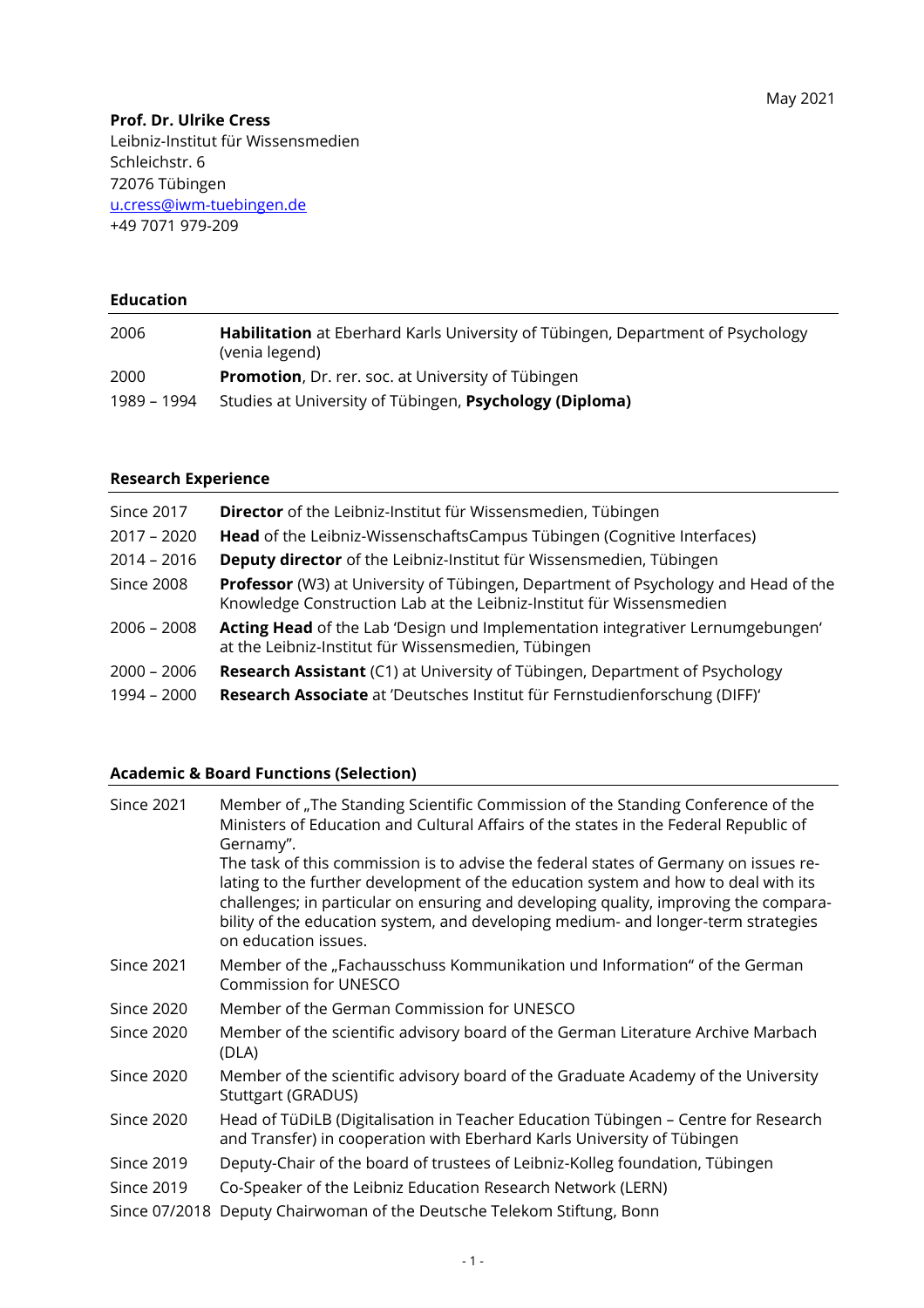- Since 2016 Member and deputy speaker of the Advisory Board of 'Leibniz-Kolleg Tübingen'
- Since 2016 Member of the Tübingen School of Education (TüSE)
- 2014 2019 Member of the Expert Group 'Digitales Lernen Grundschule', Deutsche Telekom Stiftung
- 2012 2016 Member of the CSCL-Community Board
- 2015 2017 Member of the Editorial Board of *American Educational Research Journal* (IF SSCI 5.013)
- 2011 2016 Member of the Board of Consulting Editors of *Educational Psychologist* (IF SSCI 4.475)
- Since 2013 Member of the Executive Board of *International Journal of Computer-supported Collaborative Learning* (since 2010 Associate Editor) (IF SSCI 4.028)
- 2013 2017 Member of the Editorial Board of *IEEE Transactions on Learning Technologies* (IF SSCI 2.714)
- Since 2010 Regular Reviewer for the 'Bundesinstitut für Sportwissenschaft'
- Since 2010 Member of the Program Committee of the 'Virtuelle Hochschule Bayern' (vhb)
- 2007 2009 Treasurer at the Expert Group Media Psychology of the DGP
- Since 2006 Member of several appointment committees at University of Tübingen (Psychology, Sociology, Education Science, Computer Science)
- Since 2008 Reviewer for numerous scientific journals and research funding institutions, e. g. Austrian Federal Ministry of Education, Science and Research, EU, Federal Ministry of Education and Research (BMBF), Foundation Innovation in University Teaching Hamburg, German Academic Scholarship Foundation, German Federal Institute of Sports Science, German Research Foundation (DFG), Leibniz Association, Ministry of Science, Research and the Arts Baden-Württemberg (MWK), Scientific Commission of Lower Saxony (WKN), Swiss National Science Foundation (SNSF)

## **PI in Coordinated Research Programms**

- Since 2021 Principal Investigator of the **German Center for Mental Health** in Tübingen
- 2018 2023 Principal Investigator of the **Tübingen School of Education** (TüSE): Research! Relevance – Responsibility, Exzellenz in der Lehrerbildung – Konsolidierung der Grundstruktur und Intensivierung der Forschung zur Verbesserung der Lehrerbildung an der Tübingen School of Education (TüSE)
- 2012 2018 Principal Investigator of the **LEAD Graduate School** ('Learning, Educational Achievement, and Life Course Development: An Integrated Research and Training Program' at University of Tübingen), financed by the German Excellence Initiative

### **Organization of Conferences**

- 2020 Cognitive Interfaces, Virtual Symposium, Leibniz WissenschaftsCampus Tübingen [\(https://www.cognitiveinterfaces.de/symposium.html\)](https://www.cognitiveinterfaces.de/symposium.html)
- 2016 ICLS 2016 in Singapore: Programme Co-Chair
- 2016 ACM WebSci '16: Senior Program Committee member
- 2014 22nd International Conference on Computers in Education (ICCE 2014) in Nara, Japan: Program Co-Chair of a CSCL sub-conference
- 2014 EMOOCs 2014 (Second European MOOCs Stakeholders Summit) in Lausanne, Switzerland: Chair of the Research Track's Committee
- 2014 OpenSym 2014 in Berlin: Organization and Program Co-Chair of the OER Research Track
- 2014 International Workshop on Mass Collaboration and Education in Tübingen: Organization and Principal Applicant (funded by the DFG)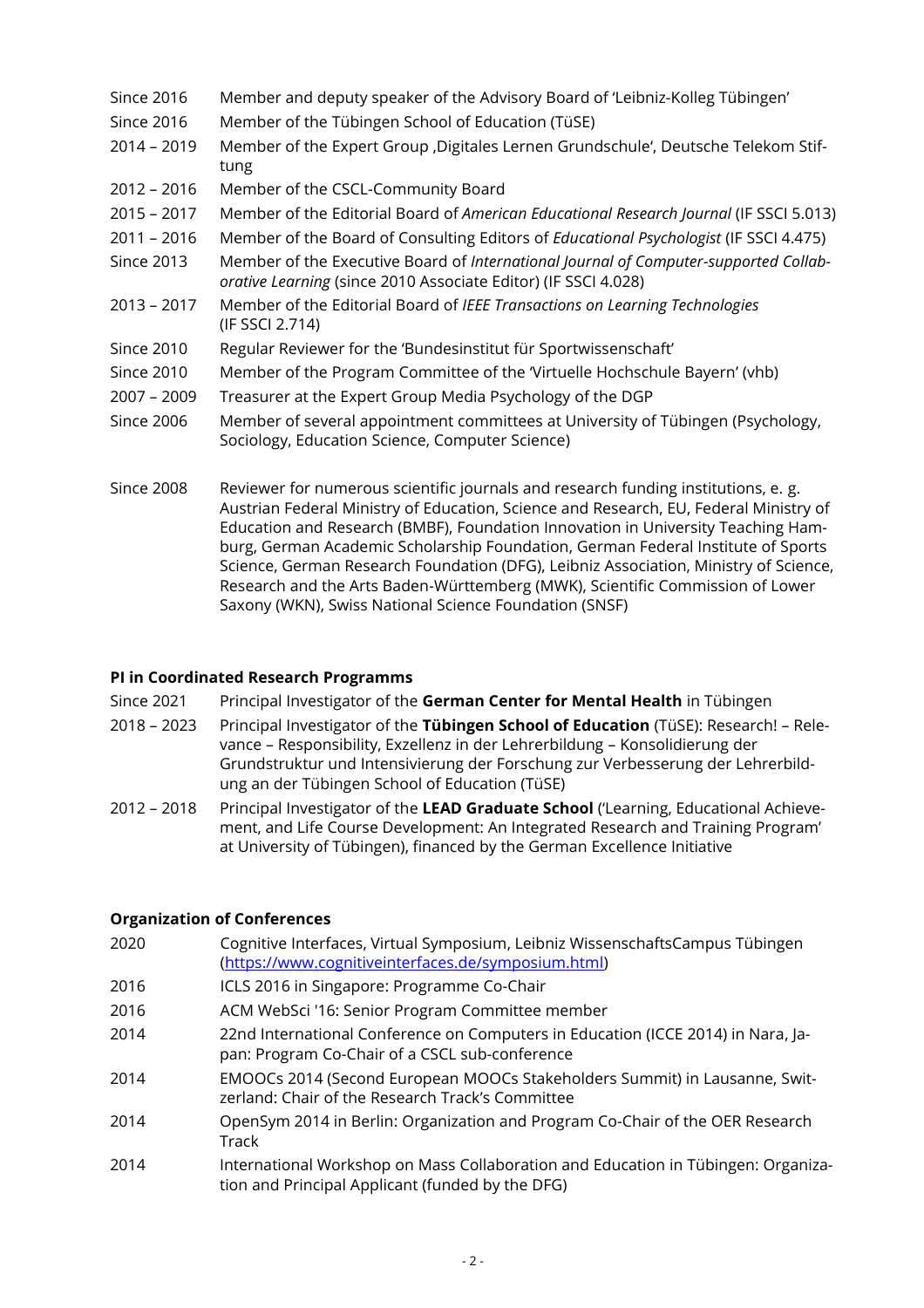2013 21st International Conferences on Computers in Education (ICCE 2013) in Bali, Indonesia: Program Co-Chair of the CSCL sub conference 2013 Symposium 'Mass Collaboration' at the International Conference on Computer-supported Learning in Madison, USA: Organization 2009 4th European Conference on Technology-Enhanced Learning (EC-TEL) in Nizza, Italy: Programme Co-Chair 2008 Workshop 'Perspectives of ICT in special education - Potential and possibilities of WEB 2.0 and social software' in Tübingen: Organizer

### **Third-Party Funding (last 5 years)**

- HybridLR: Designing Hybrid Learning Spaces Context Factors and Good Practices, 2020 2023, Federal Ministry of Education and Research (BMBF) (560.000 €) KnowWolf: Transfer of evidence-based and co-produced knowledge for human wolf coexistence, 2019 – 2021, Leibniz-Competition (150.000 €) Digi-EBF: Meta project "Digitalisation in the fields of education" – Teacher Education, 2018 – 2023, Federal Ministry of Education and Research (BMBF) (530.000 €) SALIENT: Search as Learning – Investigating, Enhancing and Predicting Learning during Web Seach, 2018 – 2021, Leibniz Collaborative Excellence, principal applicant: P. Holtz & U. Cress  $(150.000)$  €) WTimpact: The influence of collaborative knowledge development on attitudes and emotions, 2017 – 2021, Federal Ministry of Education and Research (BMBF) (300.000 €) OpenTeach: Experimental psychological analysis of open digital teaching, 2017 – 2020, Federal Ministry of Education and Research (BMBF) (280.000 €) Leibniz-WissenschaftsCampus Tübingen (WCT) "Cognitive Interfaces", 2017 - 2020, MWK-Baden-Württemberg (1,2 Mio. €) Smart Teaching Baden-Württemberg, 2016 – 2019, MWK, principal applicant (485.000 €) Postdoc-Network on Conflicts in Media Use - A Cognitive Approach, 2016 – 2020, WGL, principal applicant (884.000 €) AFEL: Analytics for Everyday Learning, 2015 – 2018, EU, participating person (principal applicant: J. Kimmerle) (550.000 €) Verkörperlichtes Lernen von Numerosität (für den Transfer in die schulische Praxis) - Mathe mit der Tanzmatte (DFG, CR-110-7.1, CR110/8-2), 2014 – 2018, DFG, principal applicant (428.000 €) Ubiquitous Working, 2014 – 2017, 'Pakt für Forschung und Innovation', principal applicant  $(147.000)$  €)
- Verständnis für die Fragilität medizinischer Befunde in partizipativen Medienformaten, 2014 2017, BMBF, principal applicant (164.000  $\epsilon$ )

### **Calls for Professorship**

| 2007 | W3-Professorship for Educational Sciences with a focus on Empiric Educational Re-                                                                         |
|------|-----------------------------------------------------------------------------------------------------------------------------------------------------------|
|      | search at FernUniversität in Hagen (1 <sup>st</sup> on list; offer declined).                                                                             |
| 2008 | W3-Professorship for Psychology of New Media and Methods at Technische Univer-<br>sität Berlin (1 <sup>st</sup> on list; offer declined).                 |
| 2008 | W3-Professorship for Educational Psychology der Helmut-Schmidt Universität der<br><b>Bundeswehr in Hamburg</b> (1 <sup>st</sup> on list; offer declined). |
| 2008 | W3-Professorship for Empirical Educational Research at the University of Tübingen<br>$(1st$ on list; offer accepted).                                     |